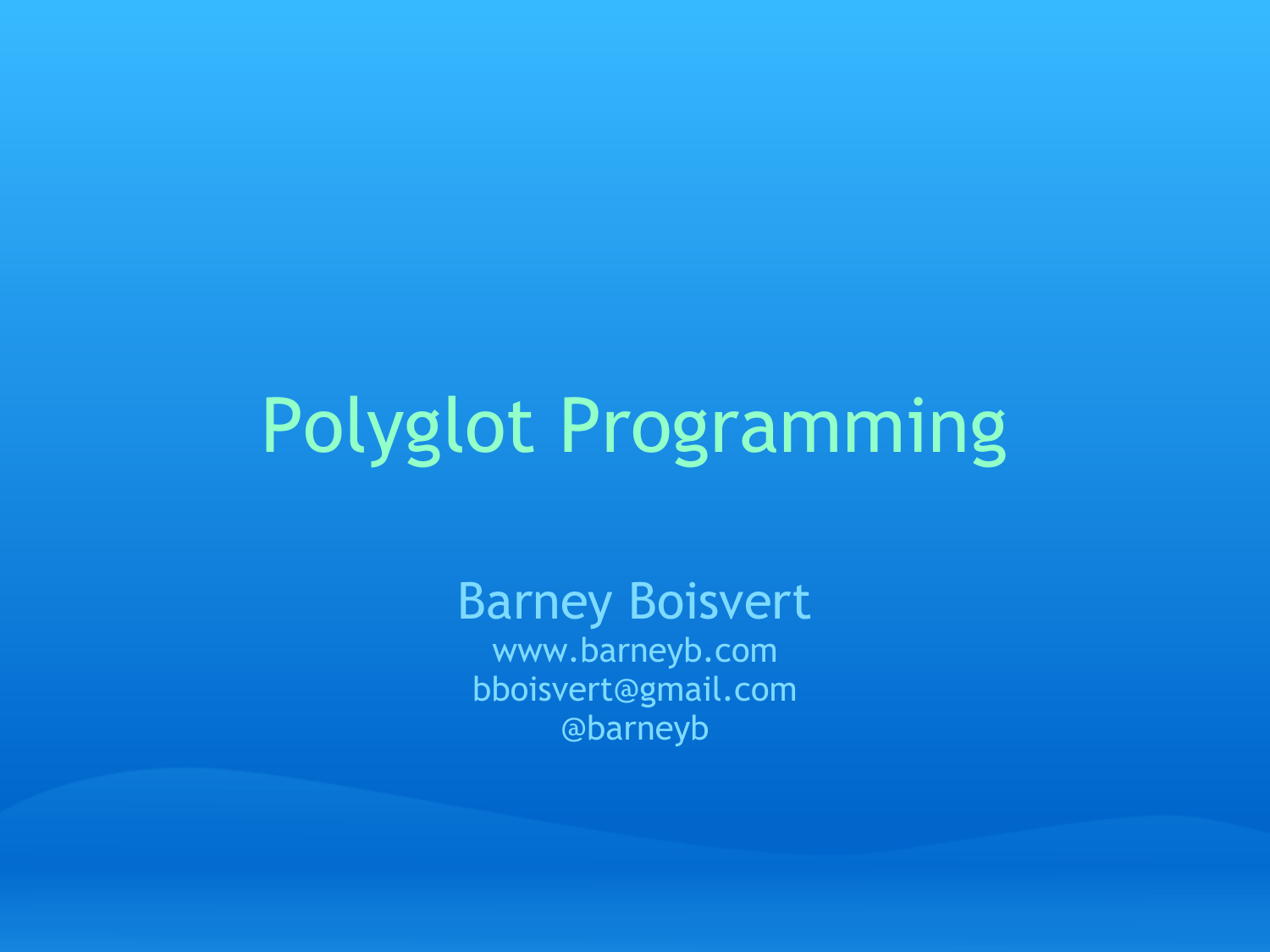# Who Am I?

**Sr. Application Developer • Framework Author** Code Tinkerer Motorcyclist **Blogger • Father** 

- **Tall**
- ...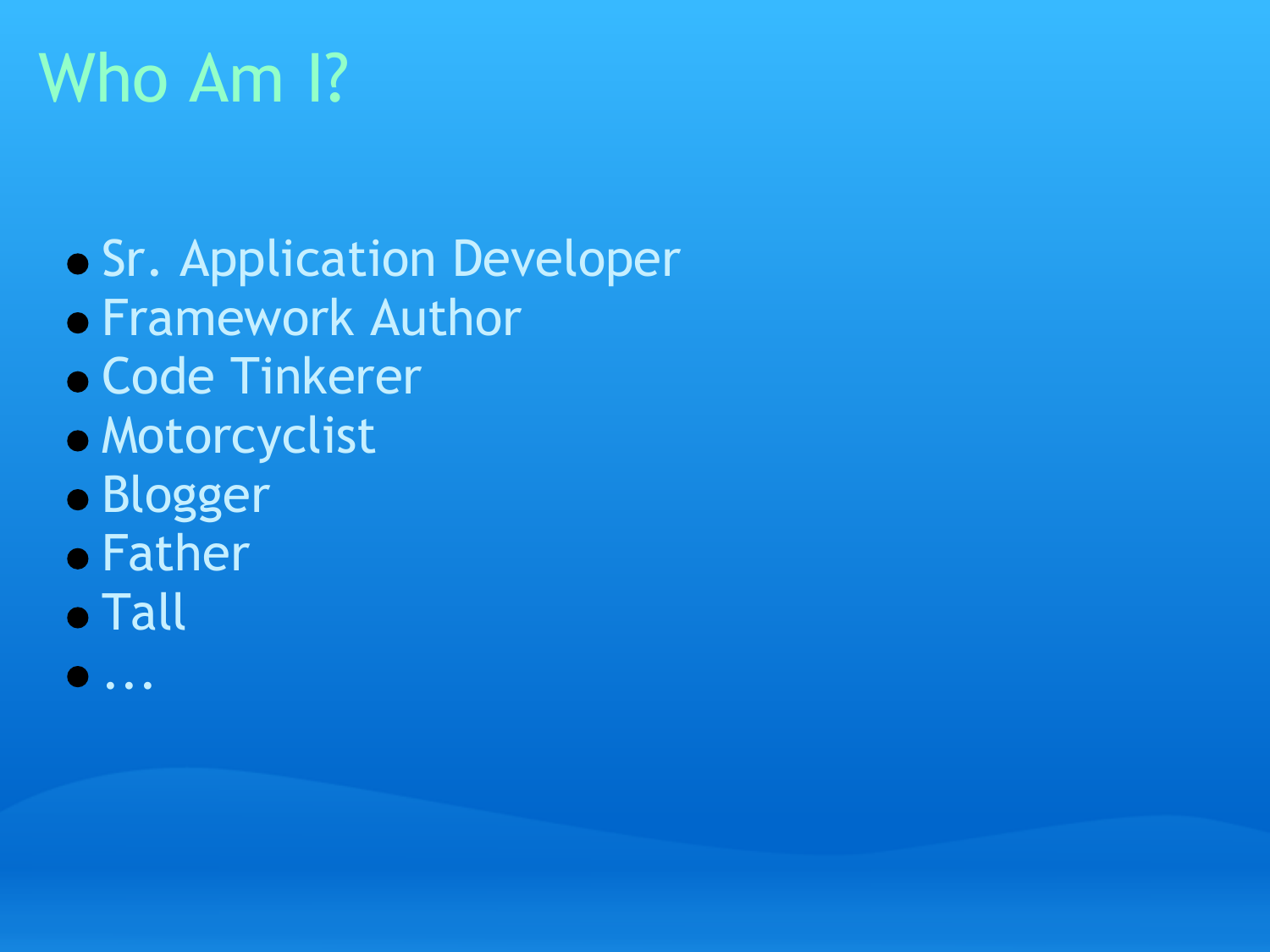## What am I talking about?

- Using Languages
- Combining Languages
- **Creating Languages**
- **Helping you be lazy like me**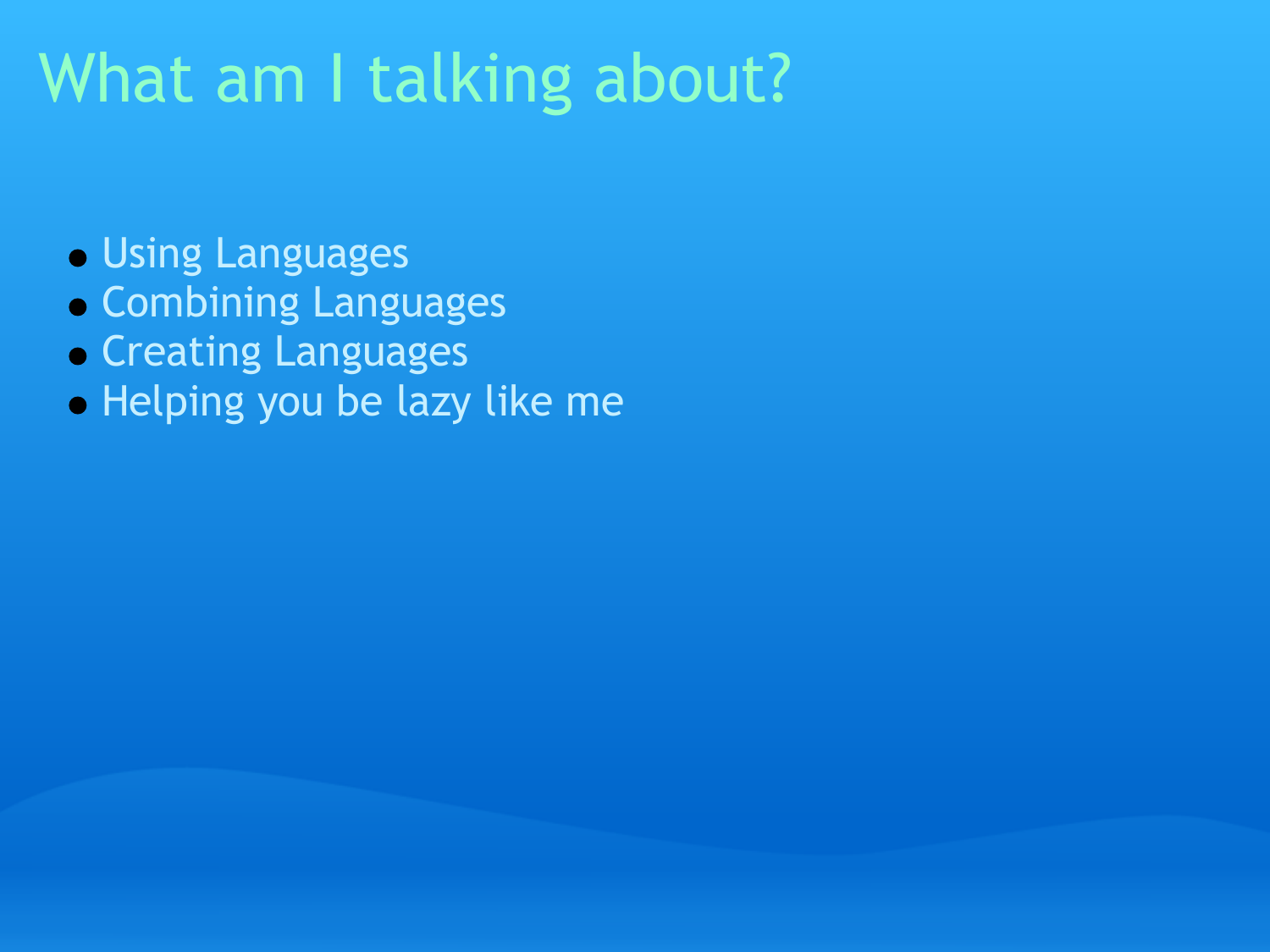# What is Polyglot Programming?

- 
- 
- 
- 
- 
- 
- - - -
- - -
- 
- - -
- 
- 
- 
- 
- - -
- 
- 
- 
- 
- -
- 
- 
- 
- 
- 
- 
- 
- 
- 
- 
- 
- 
- 
- 
- 
- 
- 
- 
- 
- 
- 
-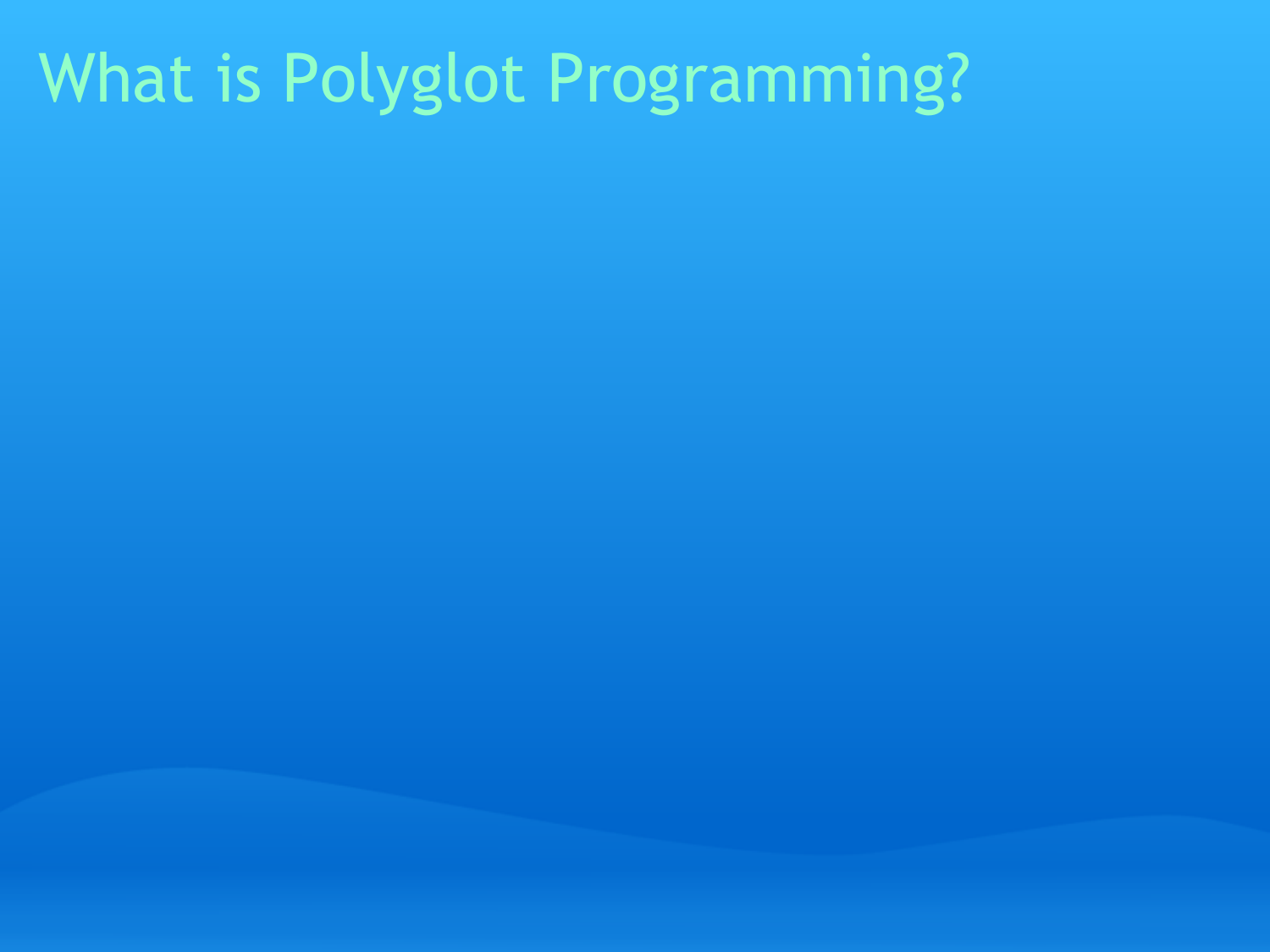# What is Polyglot Programming?

```
#define a /*
#<?php
echo "\010Hello, world!\n";// 2> /dev/null > /dev/null \ ;
1/2 /dev/null; x=a;
\frac{1}{2}x=5; // 2> /dev/null \;
if ((\$x))1/2 /dev/null; then
return 0;
1/2 /dev/null; fi
#define e ?>
\#define b */#include <stdio.h>
#define main() int main(void)
#define printf printf(
#define true )
#define function
function main()
\vertprintf "Hello, world!\n"true/* 2> /dev/null | grep -v true*/;
return 0:
}
#define c /*
main
\mid# * /
```
#### From http://en.wikipedia.org/wiki/Polyglot\_(computing)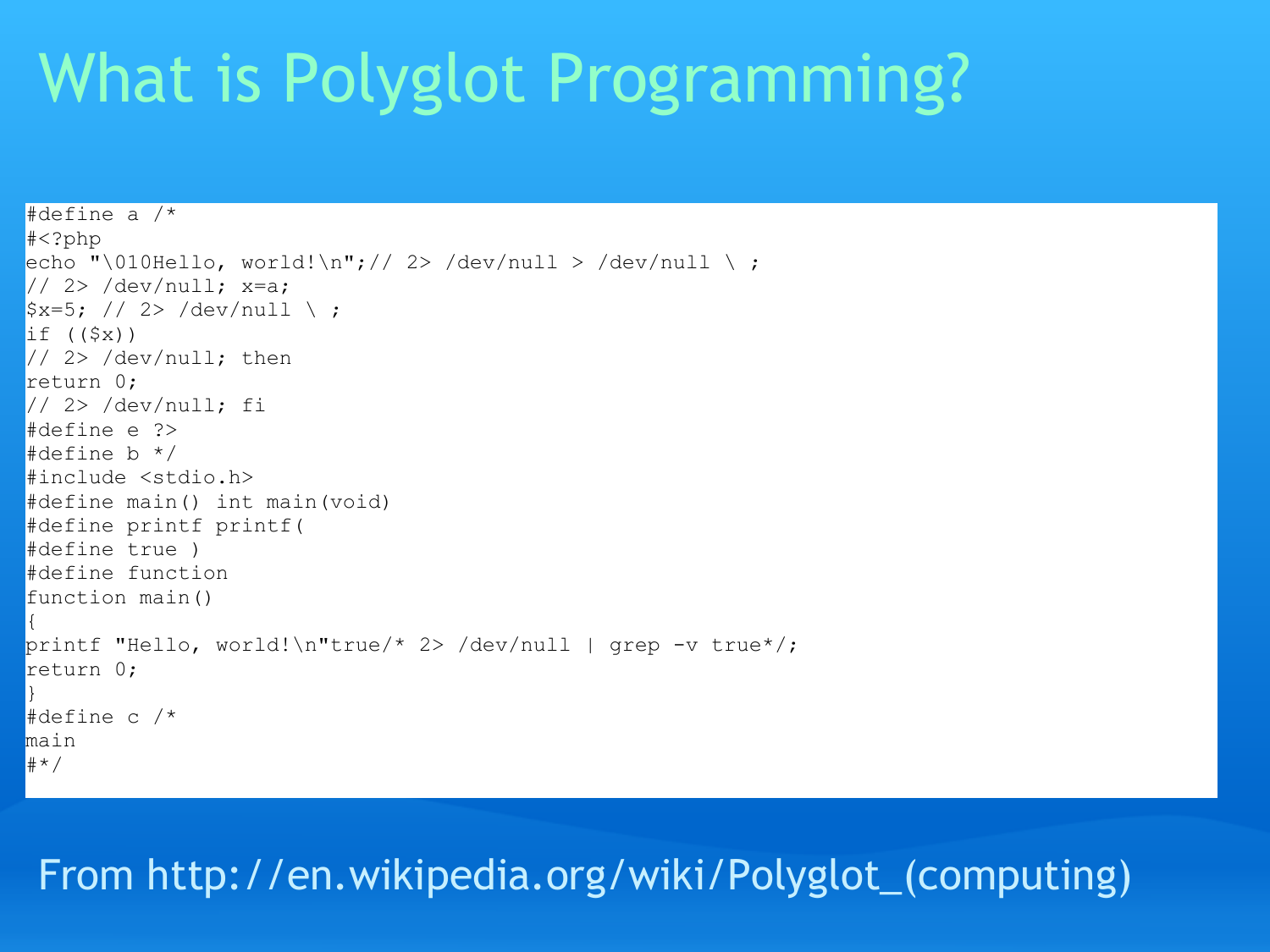I'm kidding.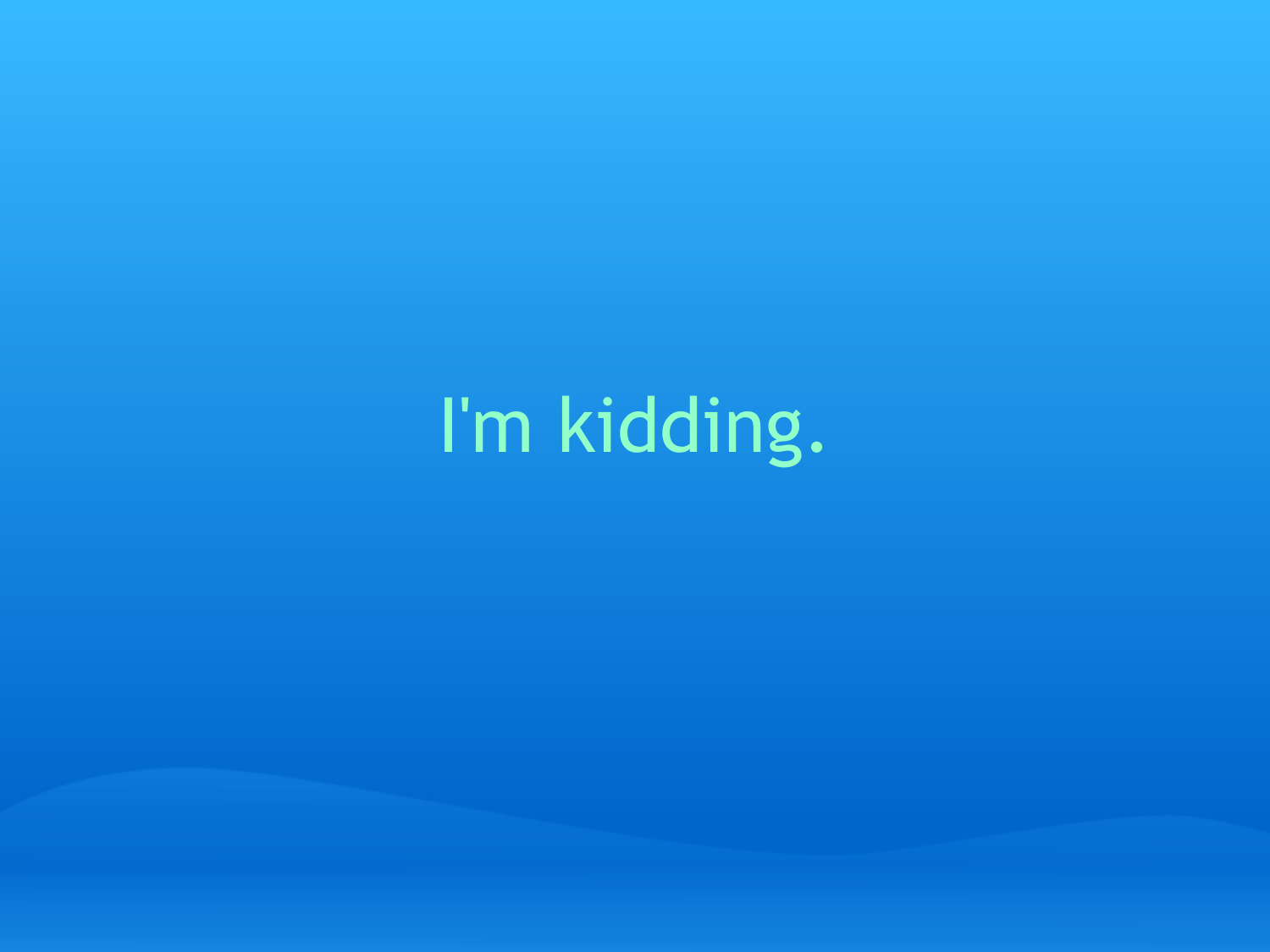### The Real Deal

Low-level languages: hard for people o easy for computers **• High-level languages:** o easy for people hard for computers Domain Specific Langauages (DSLs) o easy for people purpose (domain) specific

# Manage the gradients!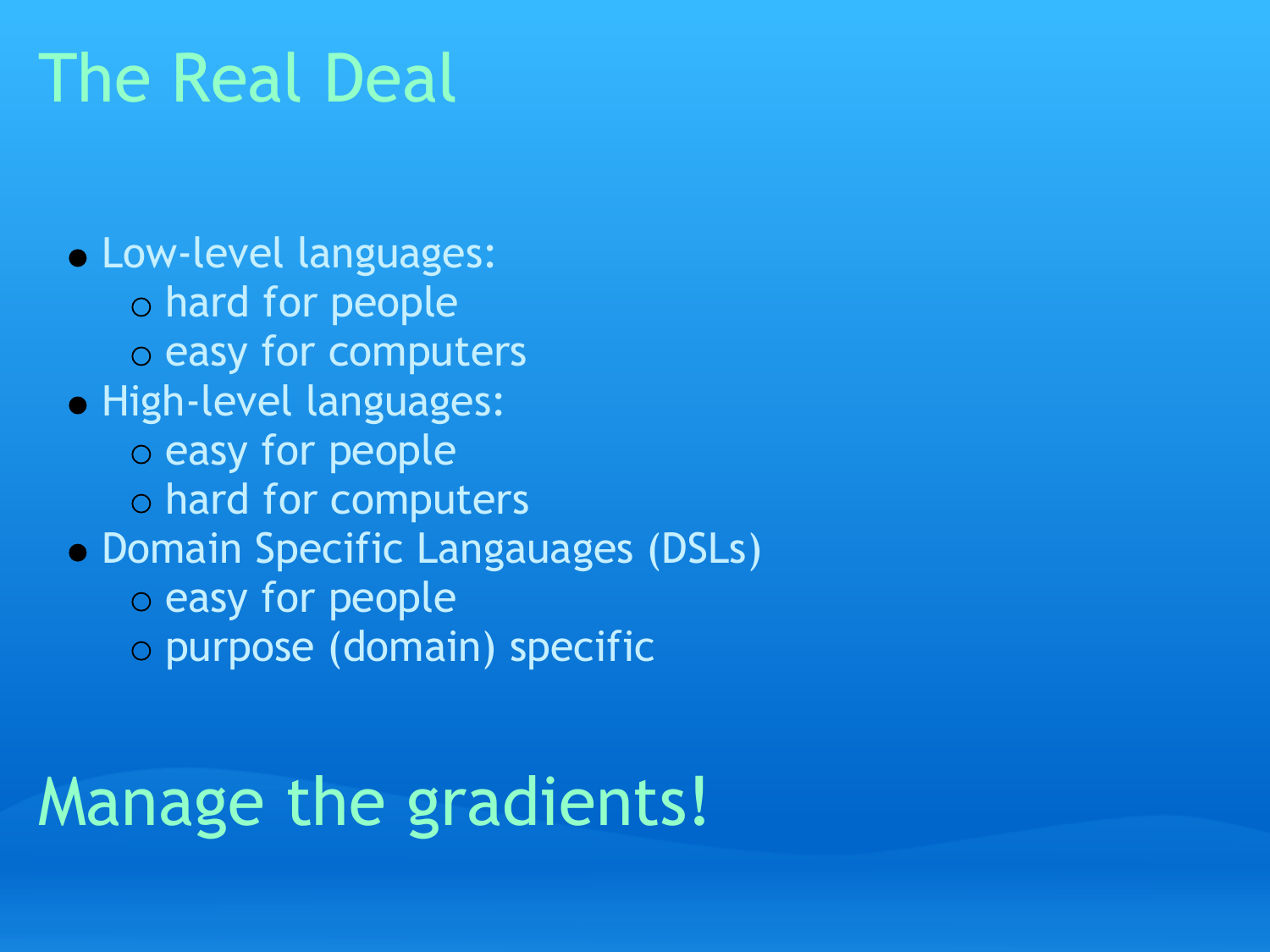# Manage the What?

**• Pick the right language** o readability **n** intent, not just parsing performance encapsulation maintainability o reuse Design your APIs method/variable names URL structures Database structures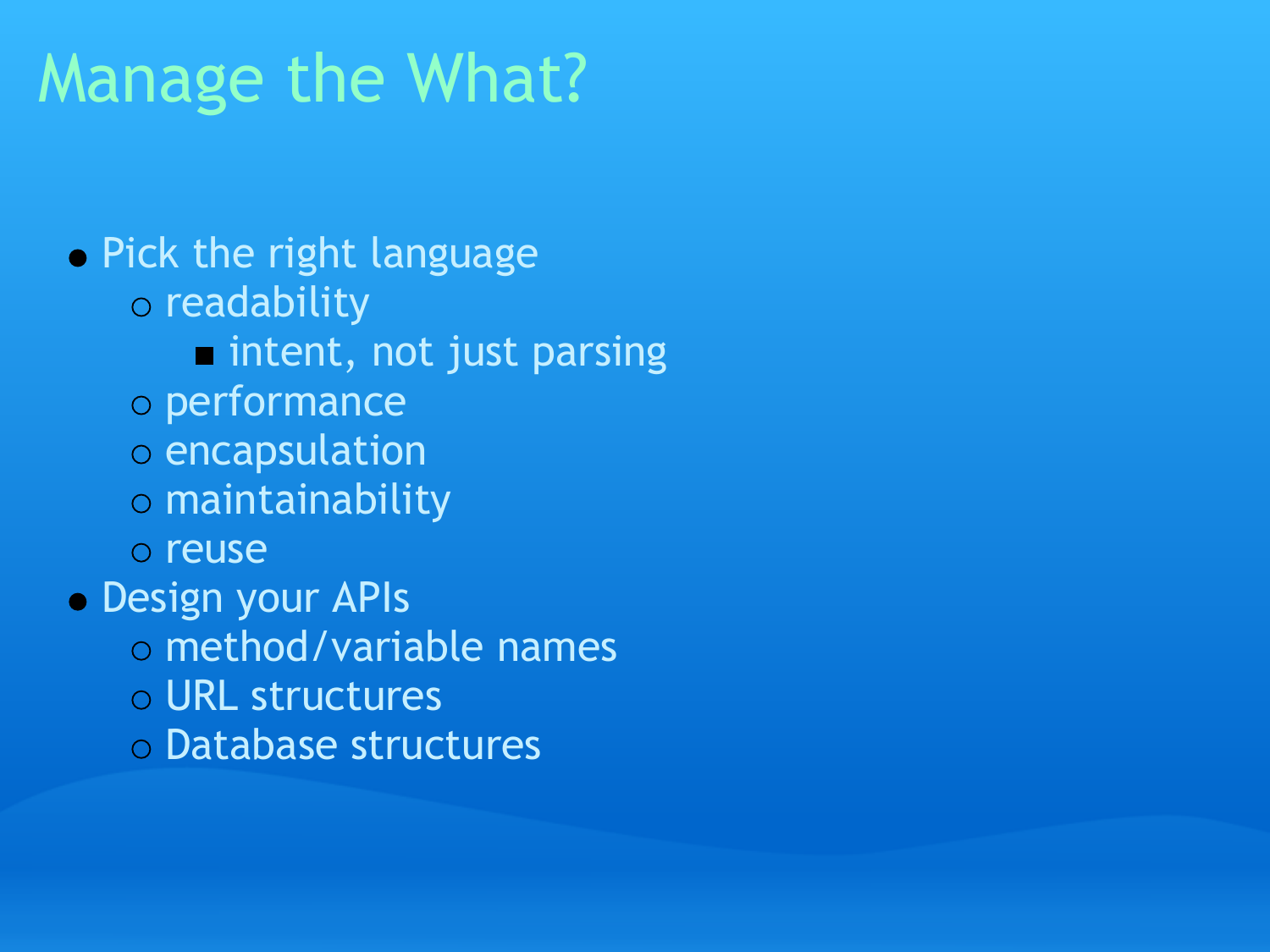# A Simple Example

- Render a sponsor list, grouped by level.
- **o** Items have a link to the sponsor's site
- Using ORM for persistence

#### **Mercury**

- <u>Sleazy Metals</u>
- · Metal Shift

#### Platinum

- B2 Metalurgy
- · B2 Metals

#### **Titanium**

- A1 Metallics
- A1 Hard & Shiny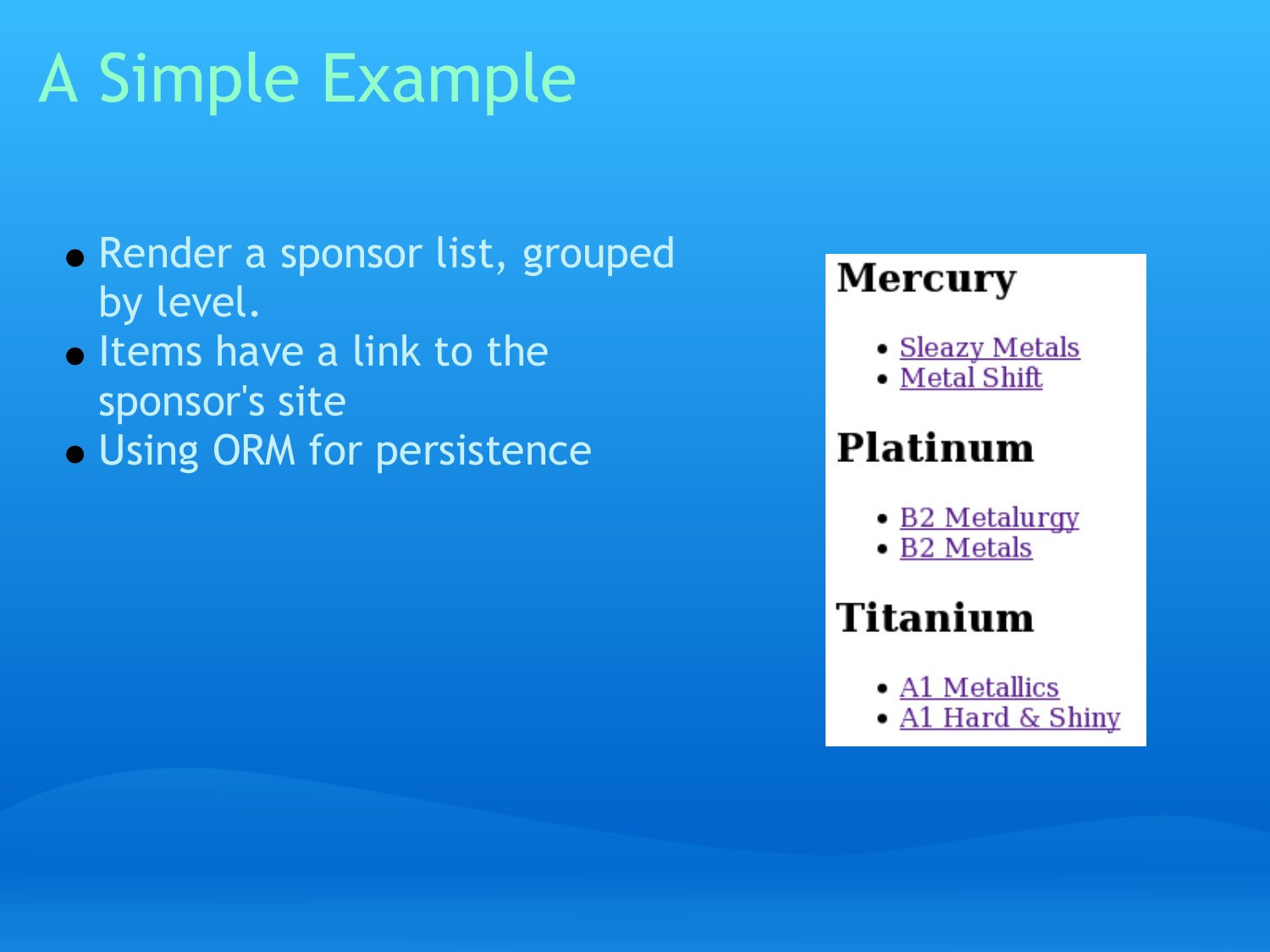# All CFML

```
<cfset sponsors = ormExecuteQuery("from Sponsor
       order by level.name, name") />
<cfloop from="1" to="#arrayLen(sponsors)#" index="i">
       <cfset s = sponsors[i] /> 
       <cfif i EQ 1
                     OR s.getLevel().getName() NEQ sponsors[i - 1].getLevel().getName()>
              <h2>#level#</h2>
      \langleul>
   \langle / \langle cfif\rangle    <li><a href="#sponsor.getWebsite()#">#sponsor.getName()#</a></li> 
       <cfif i EQ arrayLen(sponsors)
                     OR s.getLevel().getName() NEQ sponsors[i + 1].getLevel().getName()> 
      \langle/ul\rangle\langle / \langle cfif \rangle</cfloop>
```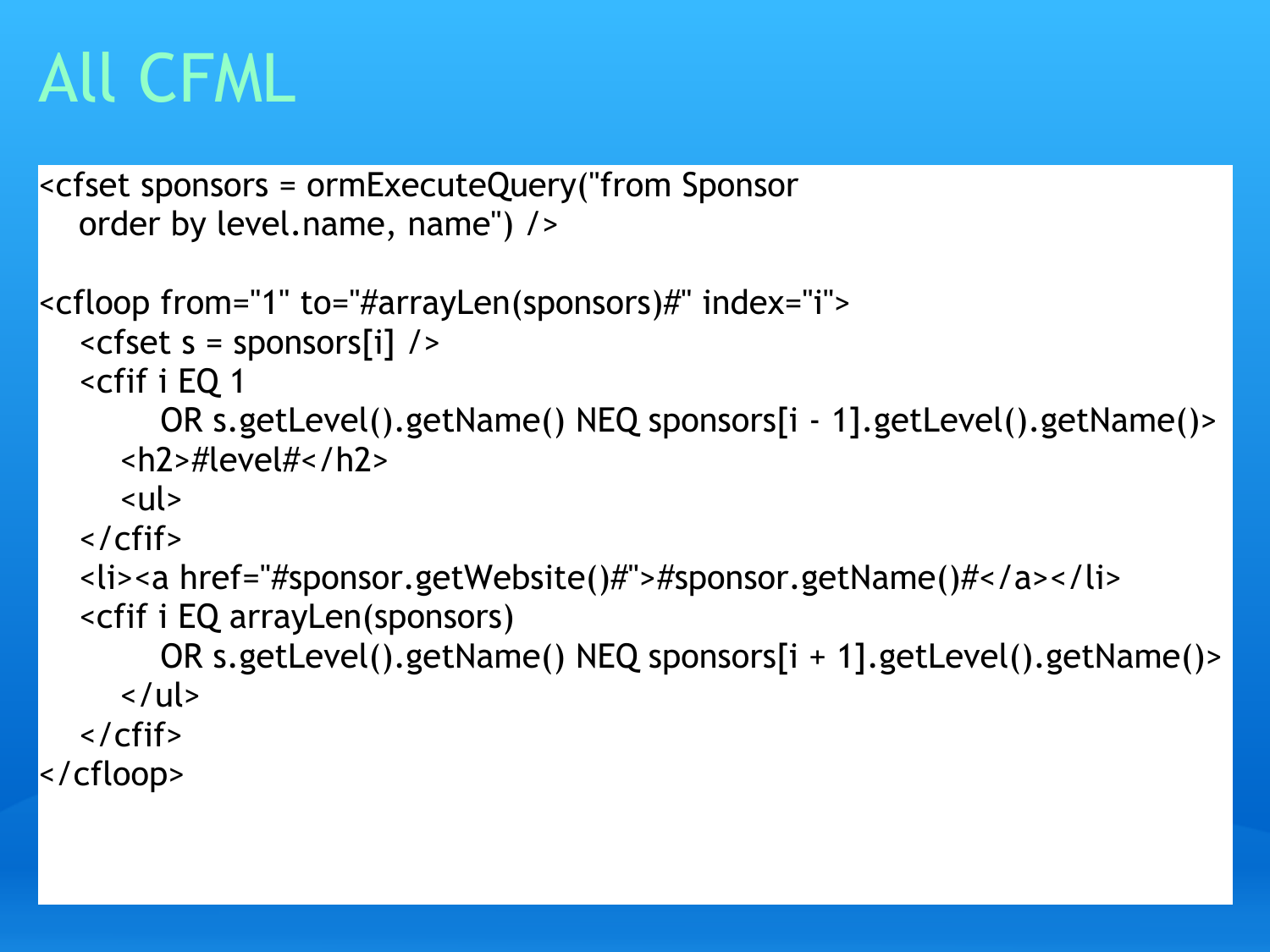# All CFML Too

```
<cfset sponsors = ormExecuteQuery("from Sponsor order by name") />
<<cfset sponsorsByLevel = {} />
<cfloop array="#sponsors#" index="sponsor">
       <cfset level = sponsor.getLevel().getName() /> 
       <cfif NOT structKeyExists(sponsorsByLevel, level)>
                <cfset sponsorsByLevel[level] = [] />
   \langle / \langle cfif\rangle    <cfset arrayAppend(sponsorsByLevel[level], sponsor) />
</cfloop>
<cfloop collection="#sponsorsByLevel#" item="level">
       <h2>#level#</h2>
   <sub>ul</sub></sub>
              <cfloop array="#sponsors[level]#" index="sponsor">
                     <li><a href="#sponsor.getWebsite()#">#sponsor.getName()#</a></li> 
              </cfloop>
   \langle/ul\rangle</cfloop>
```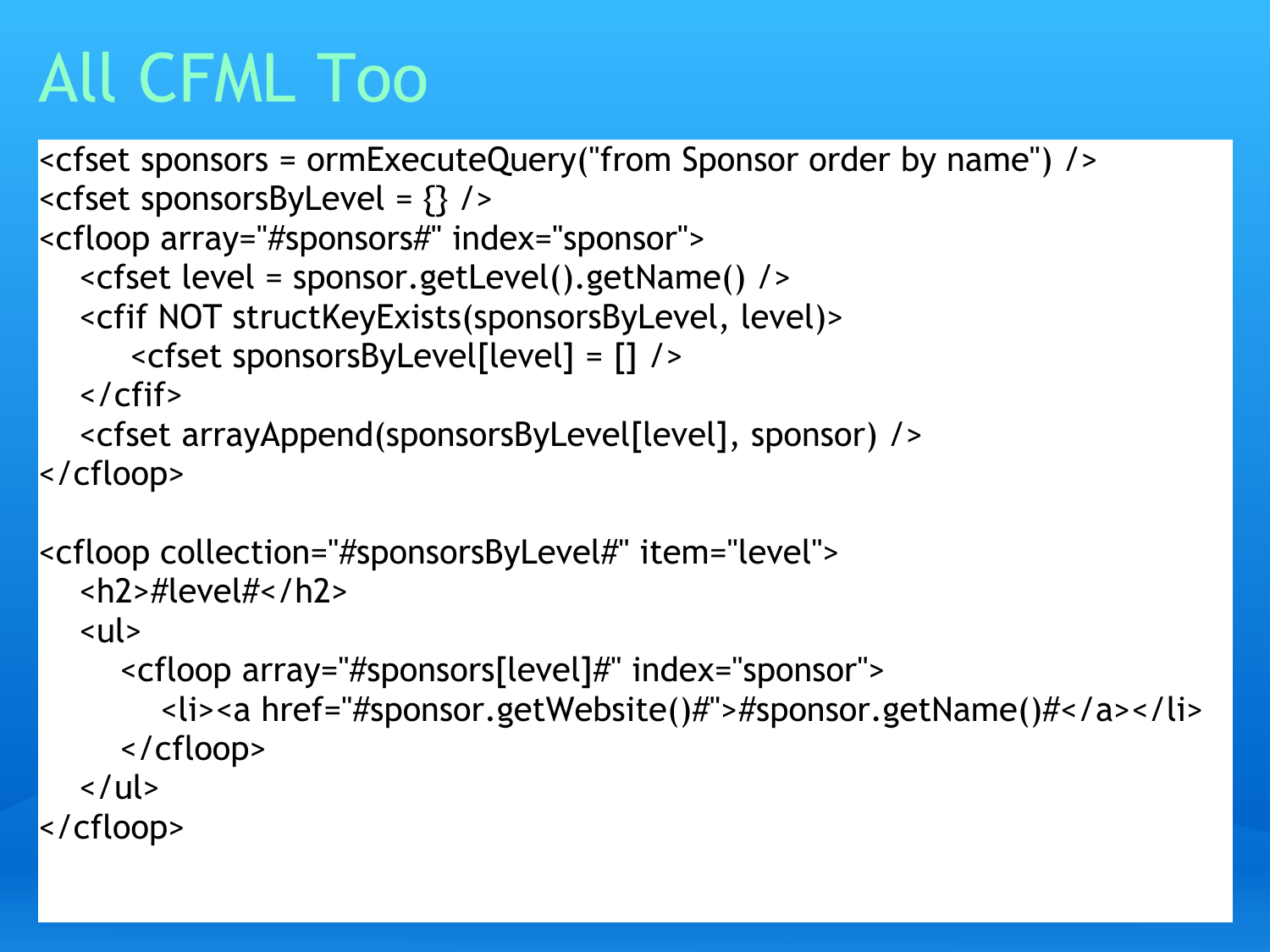# A Bit of Groovy

```
<cfset sponsors = ormExecuteQuery("from Sponsor order by name") />
<g:script>
       variables.sponsorsByLevel = variables.sponsors.groupBy {
              it.getProperty('level').getProperty('name')
\begin{array}{|c|} \hline \end{array}</g:script>
<cfloop collection="#sponsorsByLevel#" item="level">
       <h2>#level#</h2>
   <sub>ul</sub></sub>
              <cfloop array="#sponsors[level]#" index="sponsor">
                     <li><a href="#sponsor.getWebsite()#">#sponsor.getName()#</a></li> 
              </cfloop>
   \langle/ul\rangle</cfloop>
```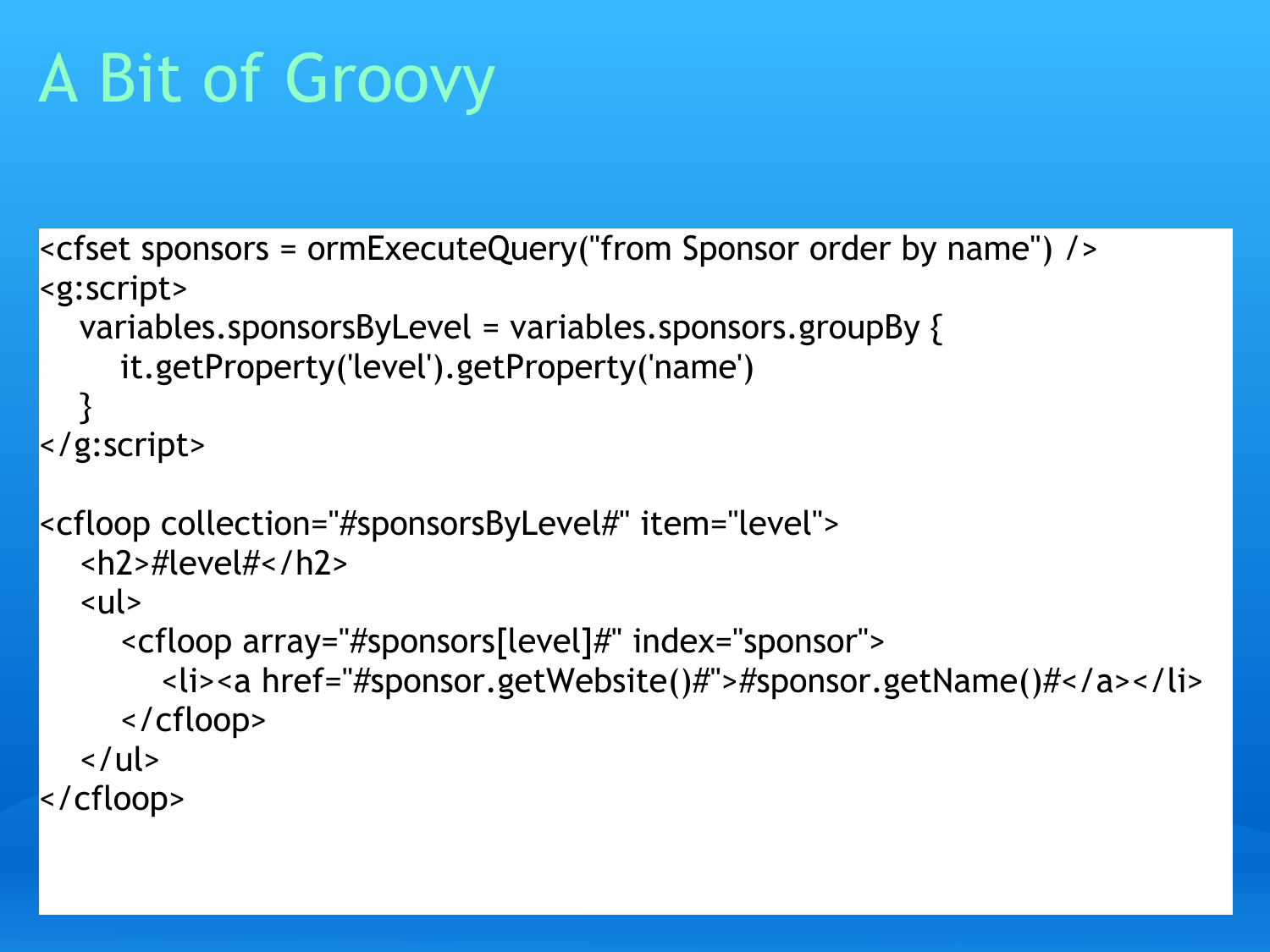# More Groovy Magic

```
<cfset sponsors = ormExecuteQuery("from Sponsor order by name") />
<g:script orm="true">
      variables.sponsorsByLevel = variables.sponsors.groupBy {
             it['level']['name']
  }
</g:script>
<cfloop collection="#sponsorsByLevel#" item="level">
      <h2>#level#</h2>
      <ul>
             <cfloop array="#sponsors[level]#" index="sponsor">
                     <li><a href="#sponsor.getWebsite()#">#sponsor.getName()#</a></li> 
             </cfloop>
   \langle/ul>
</cfloop>
```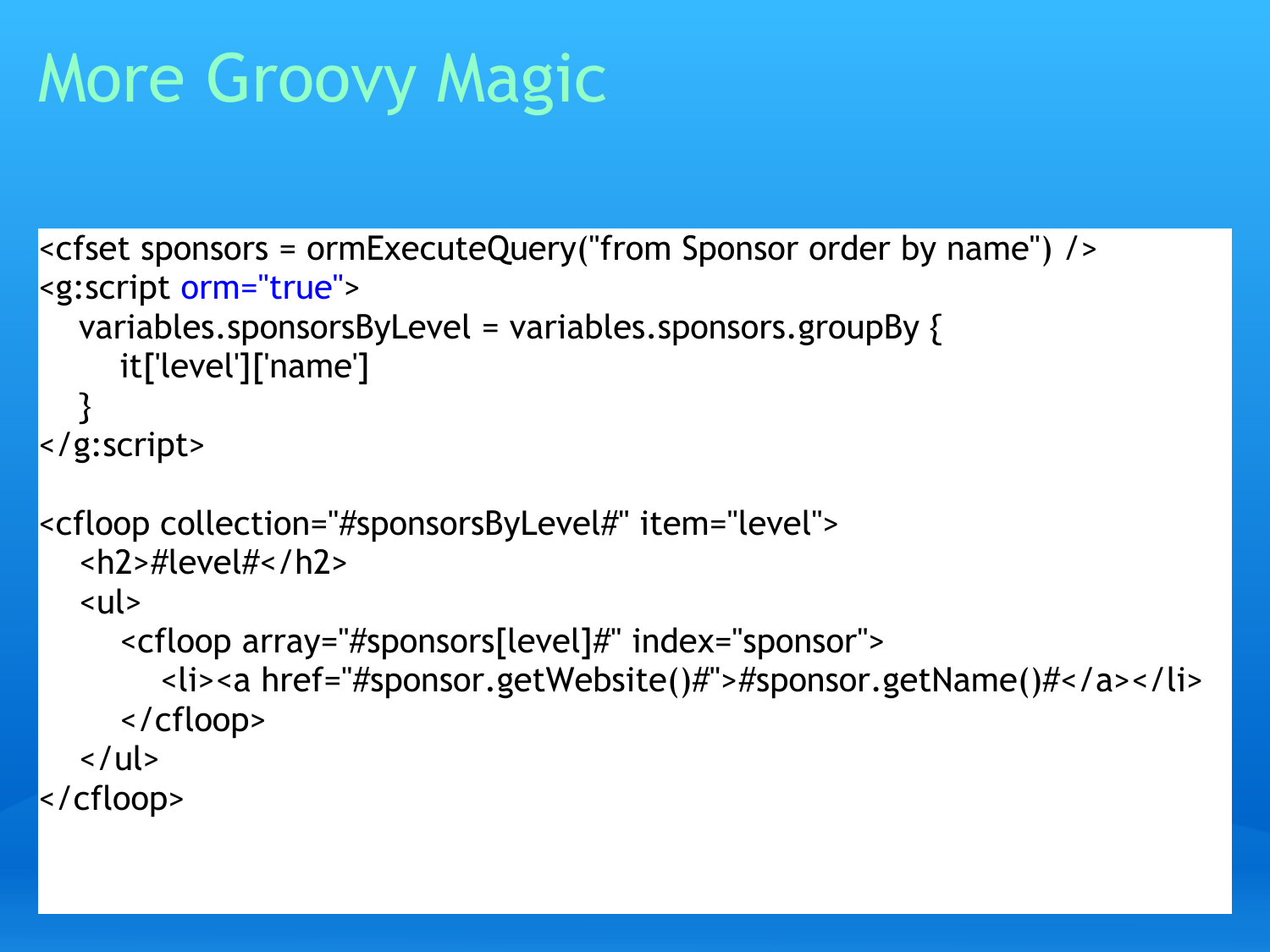### The orm="true" Magic

```
@Category(coldfusion.runtime.TemplateProxy)
class CfOrmCategory {
       Object getAt(String prop) {
              this.getProperty(prop)
   }<br>}
       Object putAt(String prop, Object value) {
              this.setProperty(prop, value)
    }
}
use (CfOrmCategory) {
   // script goes here 
}<br>}
```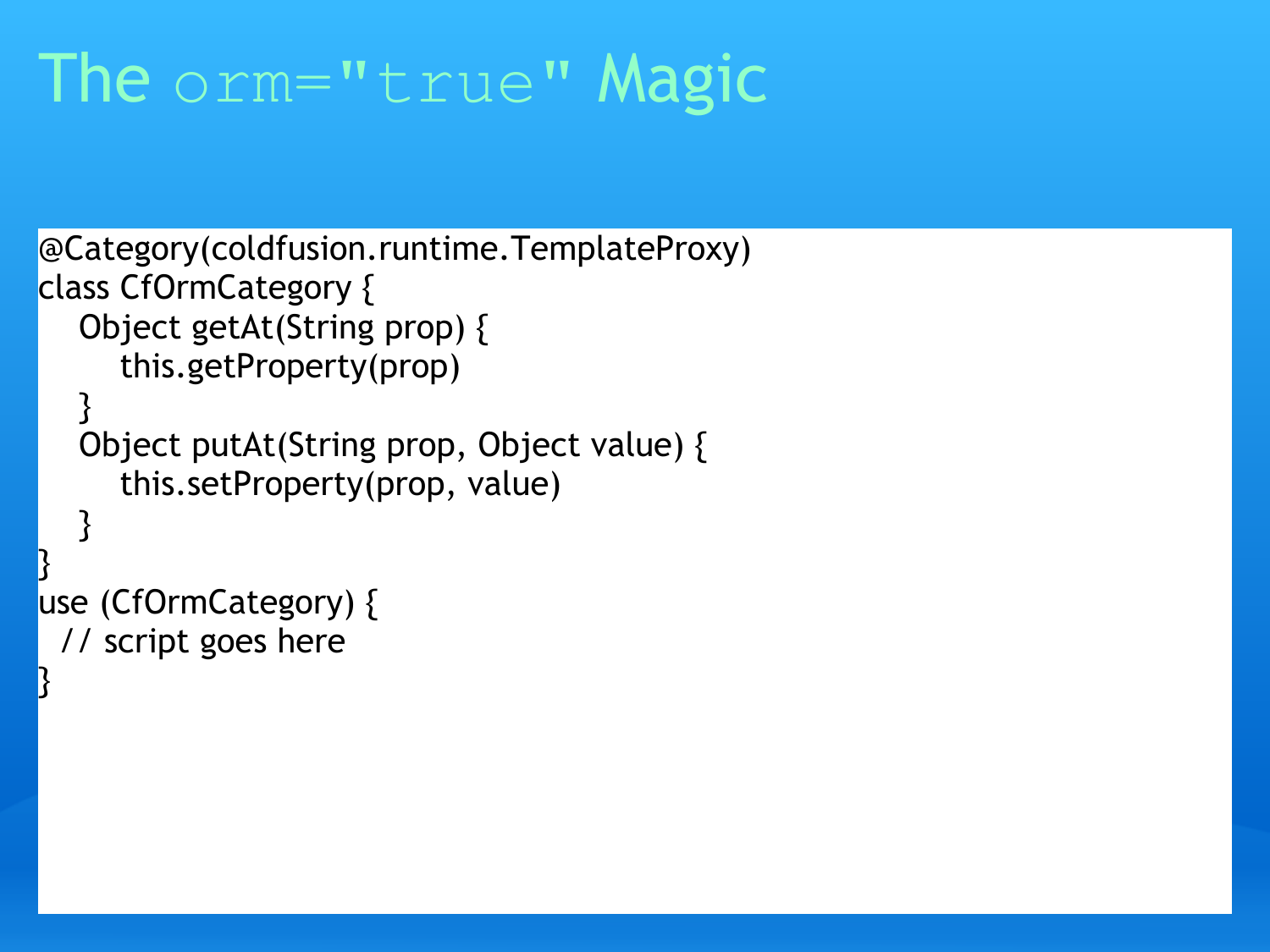### Manage the What? Reprise

**• Pick the right language** o readability **n** intent, not just parsing performance o encapsulation maintainability o reuse Design your APIs o nomenclature method/variable names URL structures Database structures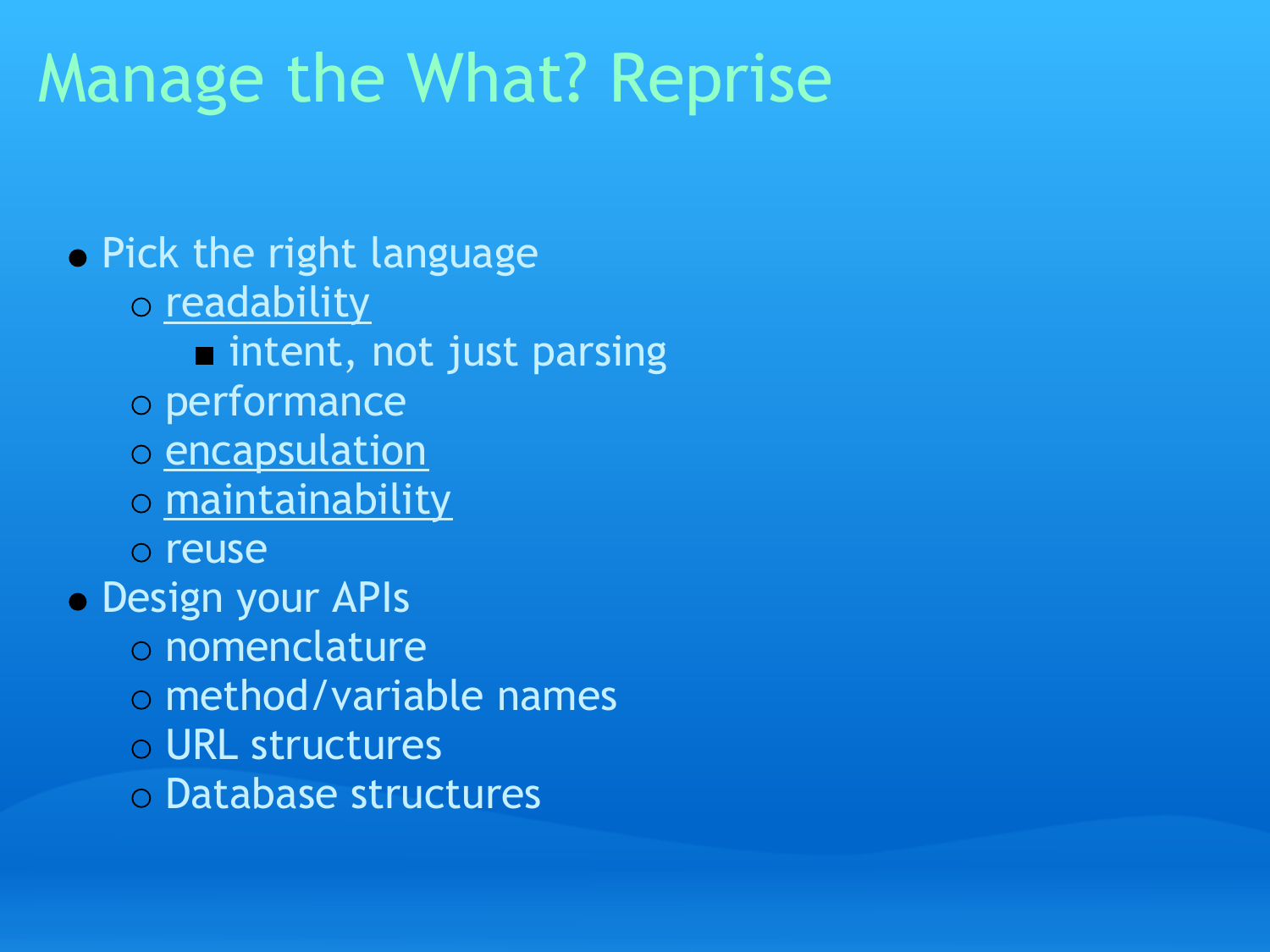# Language Selection

- **the "main" language**
- o the "helper" language(s)
	- features
	- performance
	- readability/maintainability
- the "library" language(s)
	- $\circ$  third party
	- o legacy
- the domain specific language(s)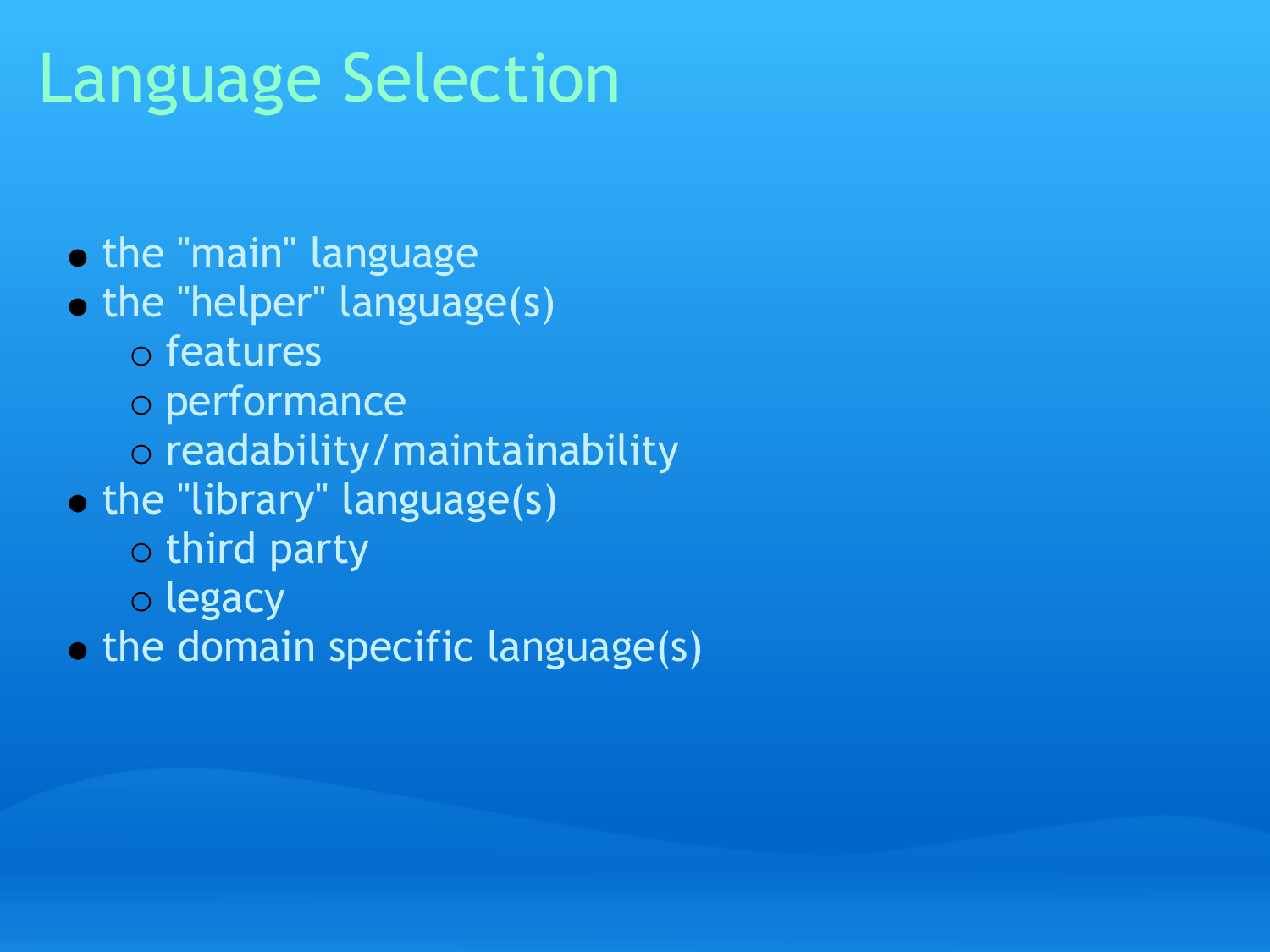### DSLs...

- Are domain specific (duh)
- Vary widely in complexity o a few related methods on one type a compiler, IDE, runtime, etc.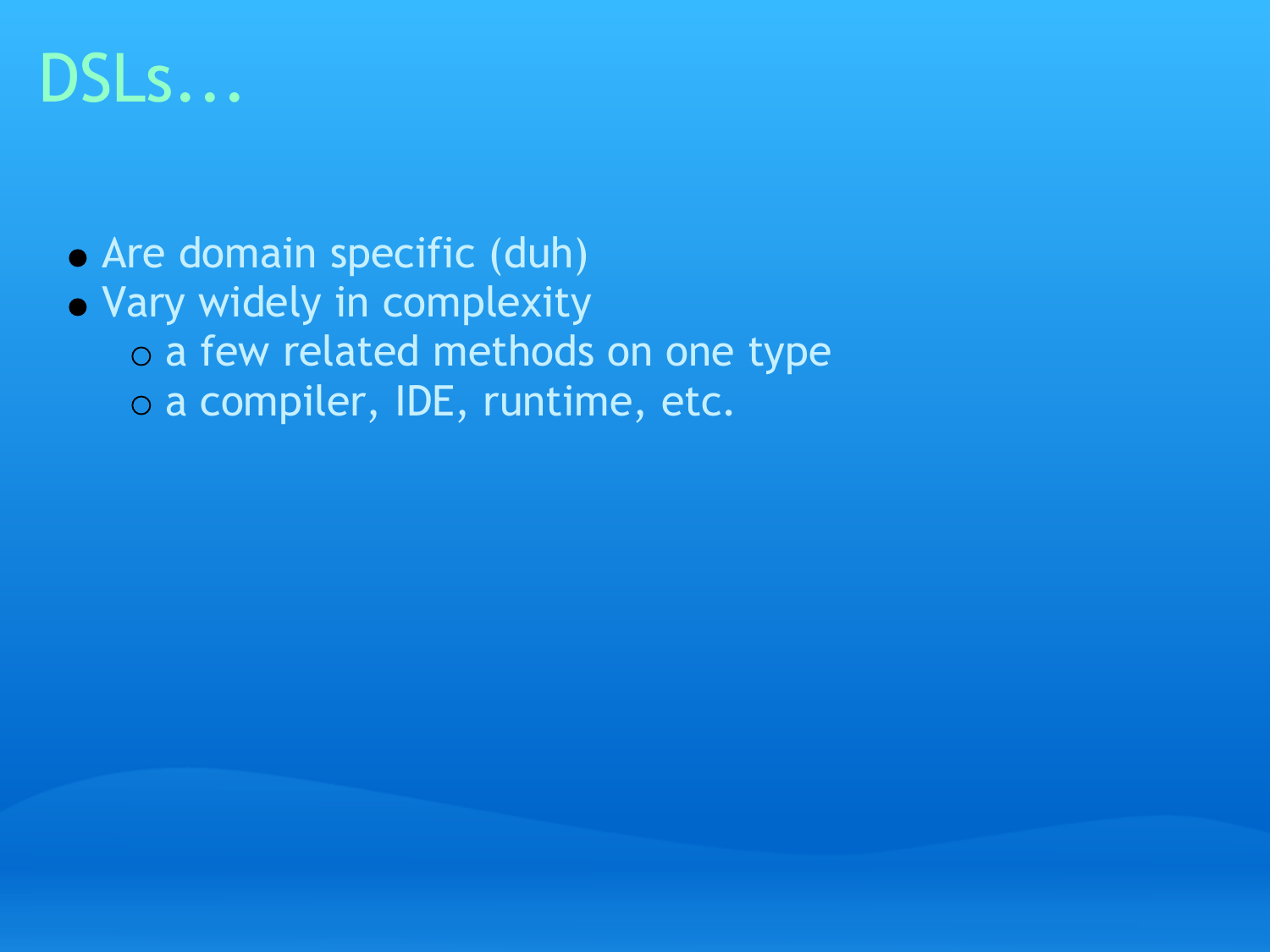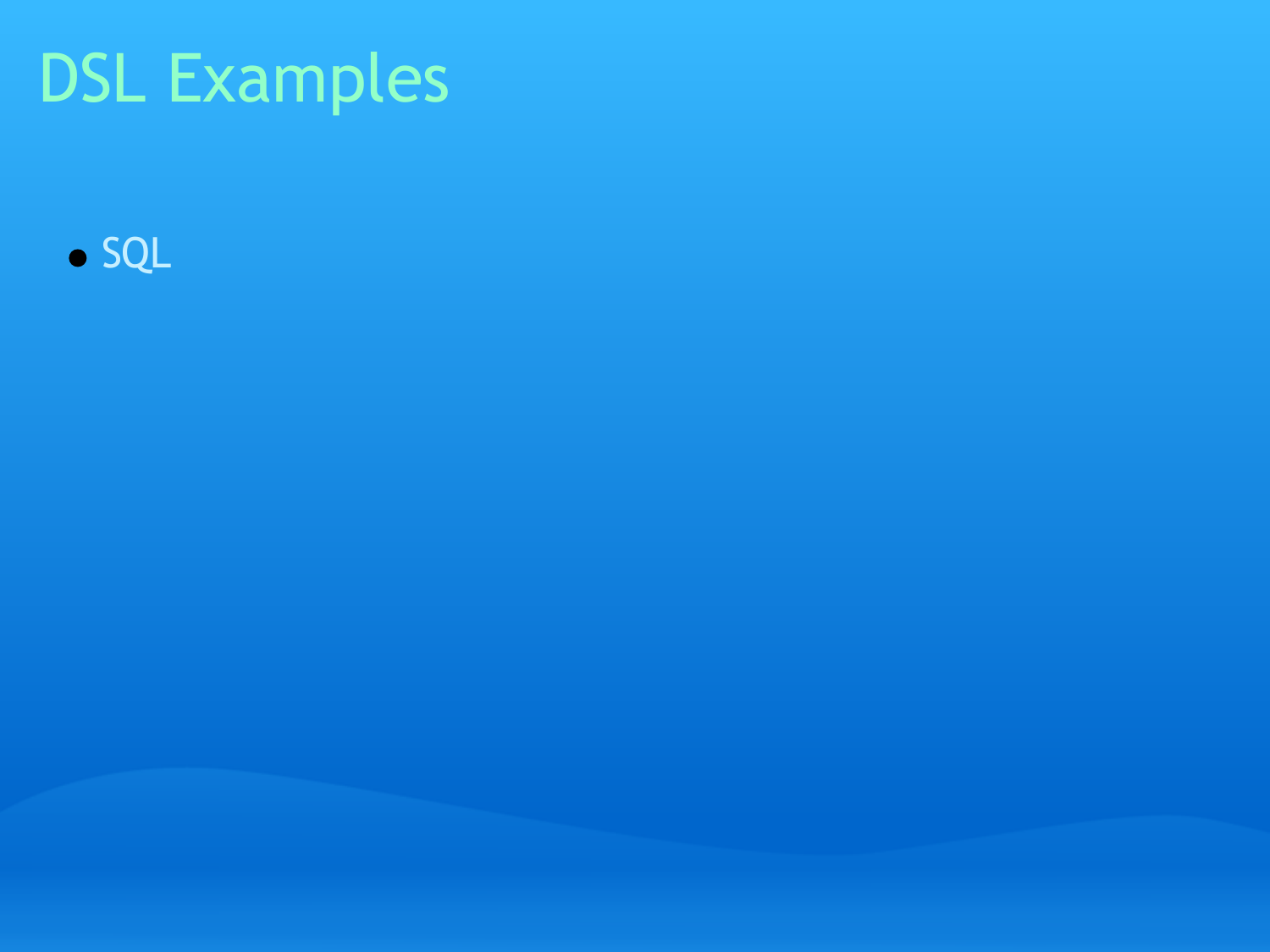SQL (and HQL)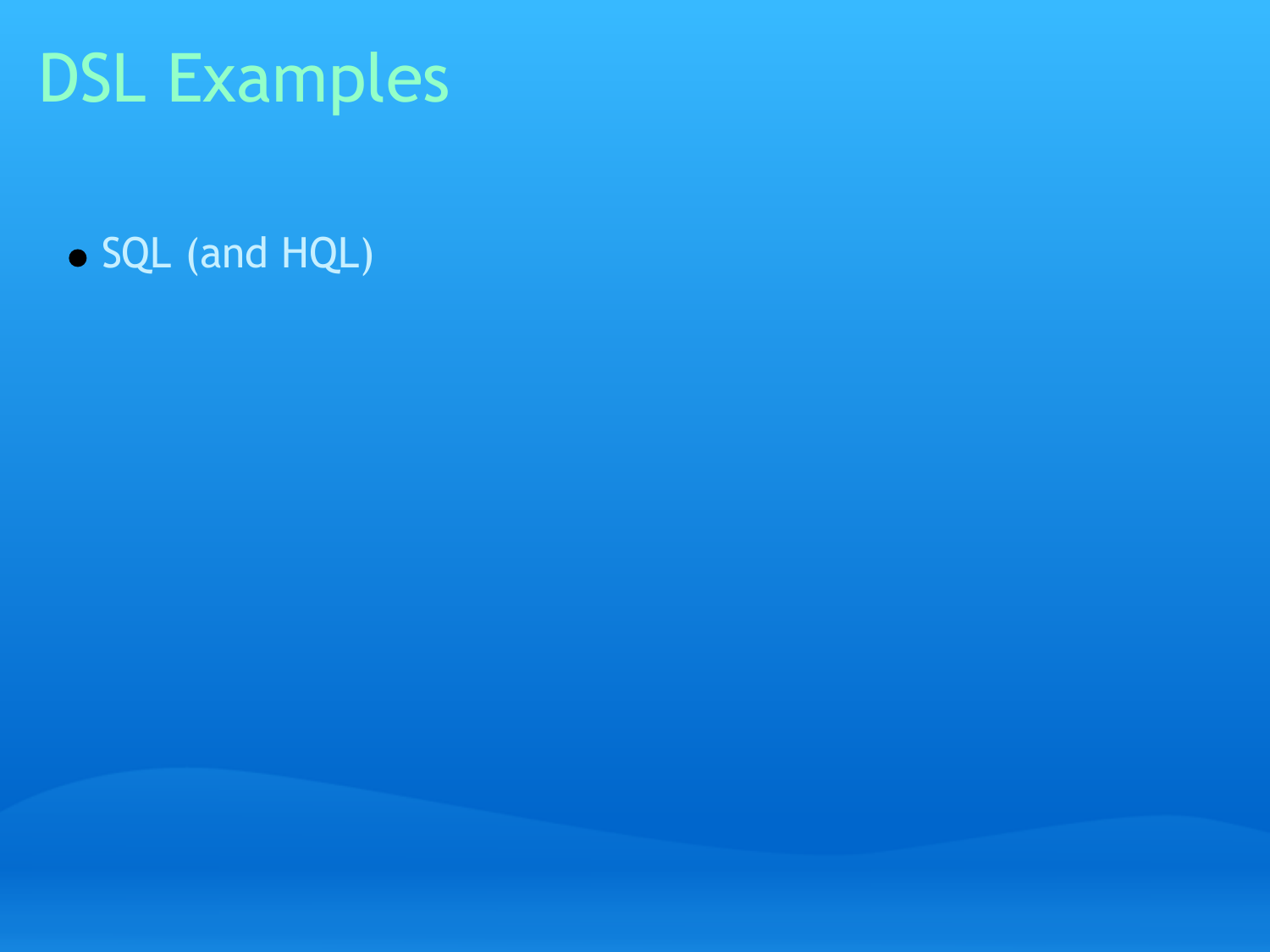- SQL (and HQL)
- Google Search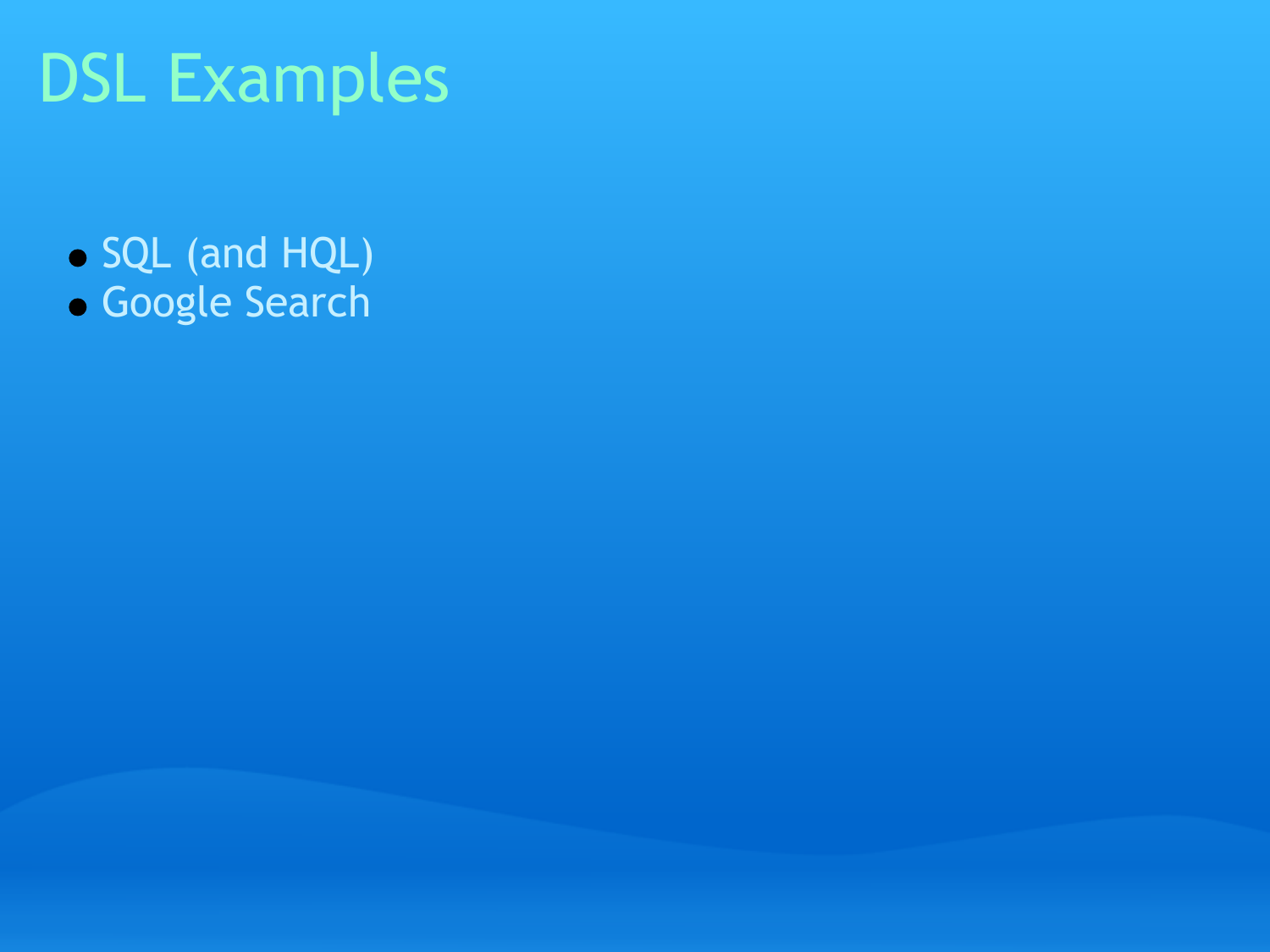- SQL (and HQL)
- Google Search
- xUnit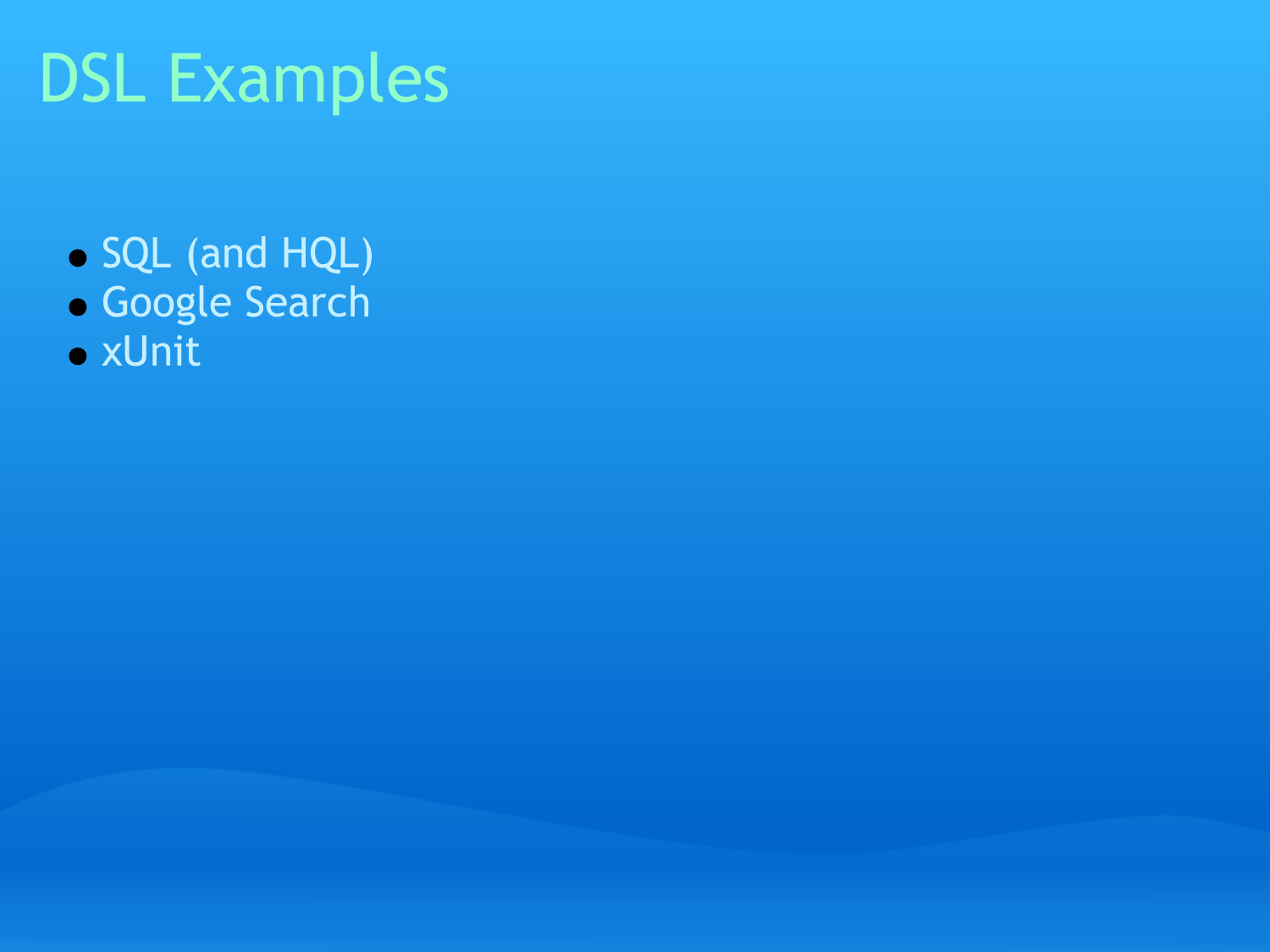- SQL (and HQL)
- Google Search
- xUnit
	- Hamcrest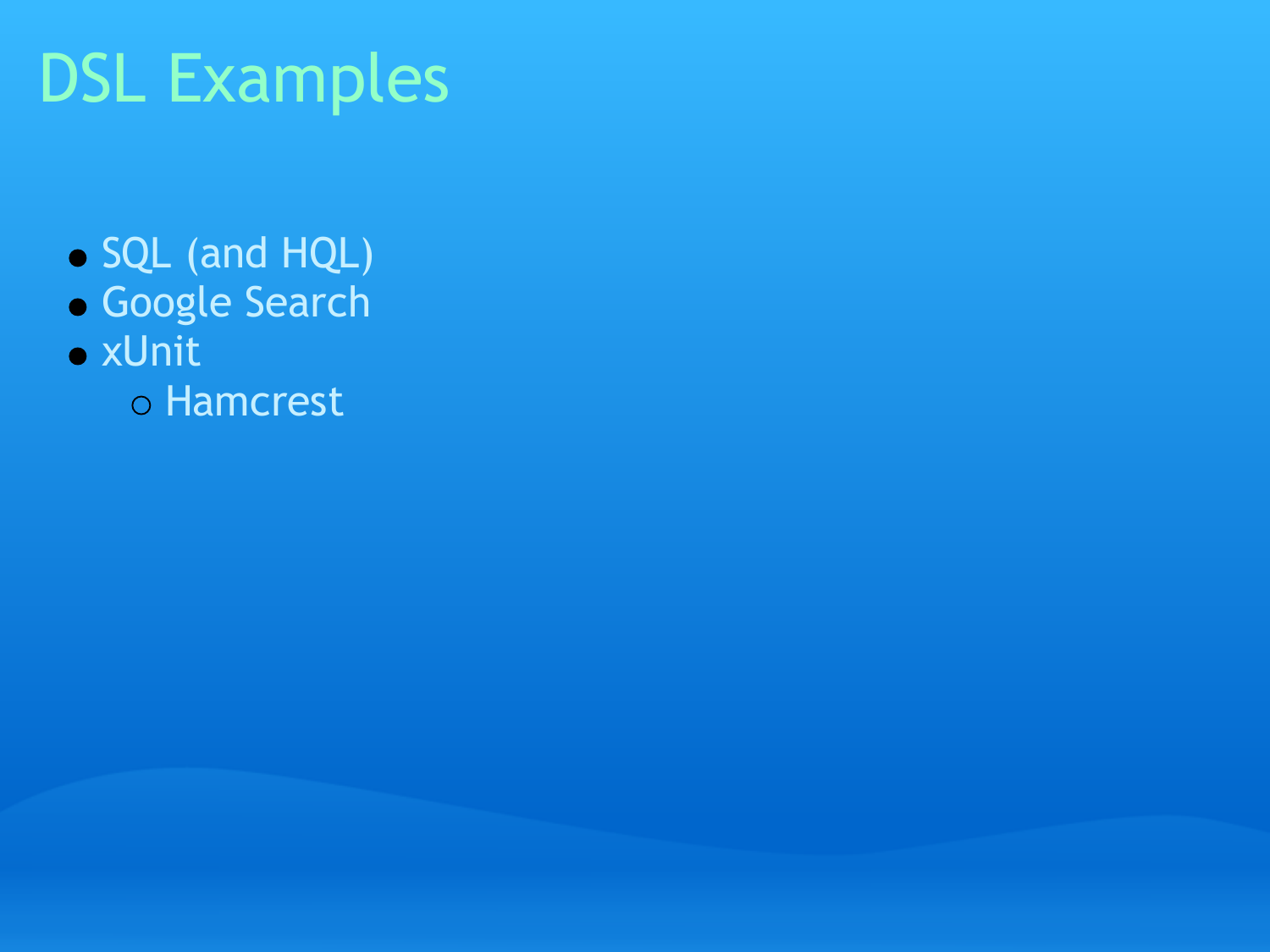- SQL (and HQL)
- Google Search
- xUnit
	- o Hamcrest
- Ant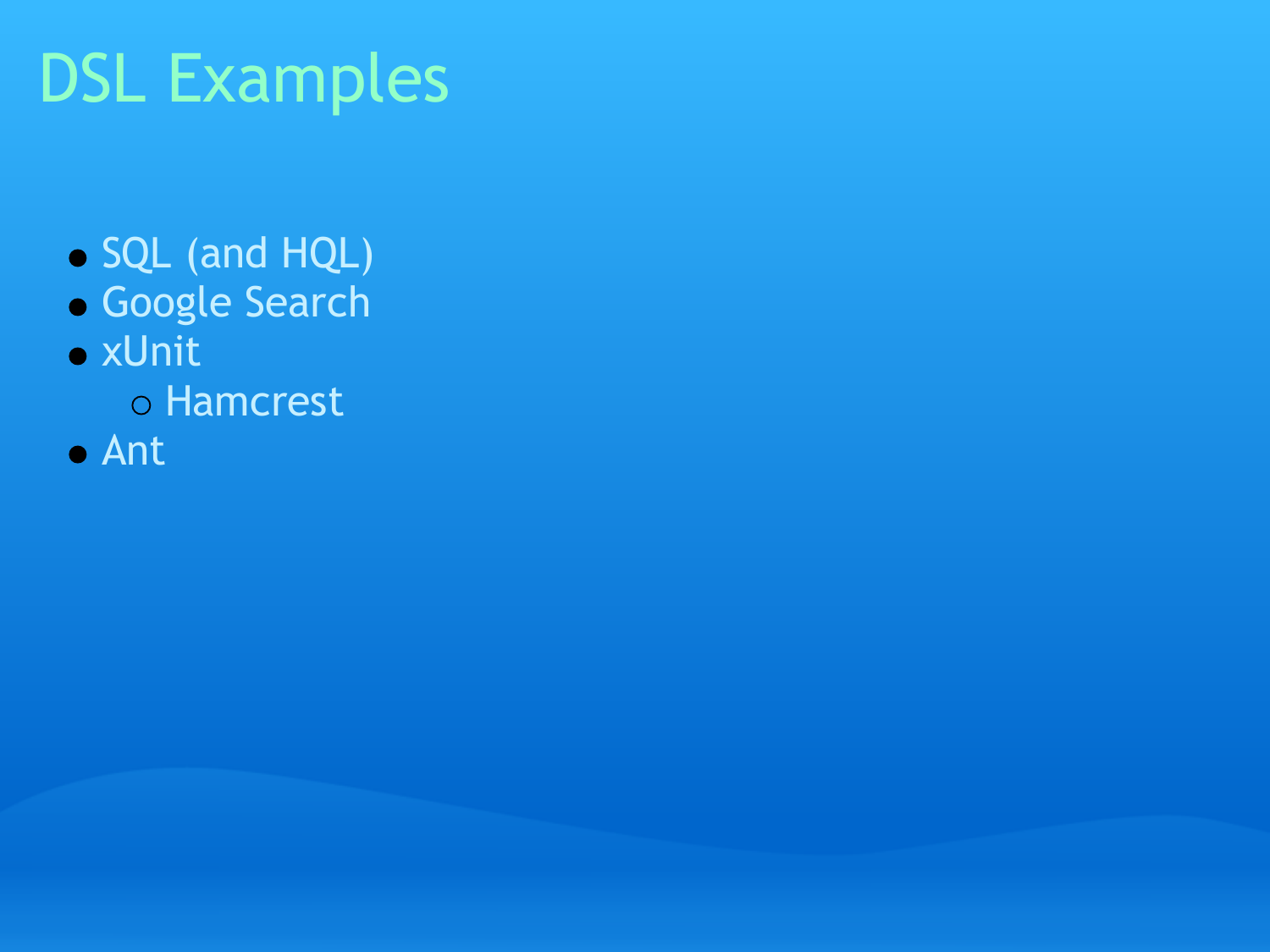# Creating DSLs

1. Domain o nouns o verbs semantics 2. Users o skill level o nomenclature o environment 3. Implementors o that's YOU!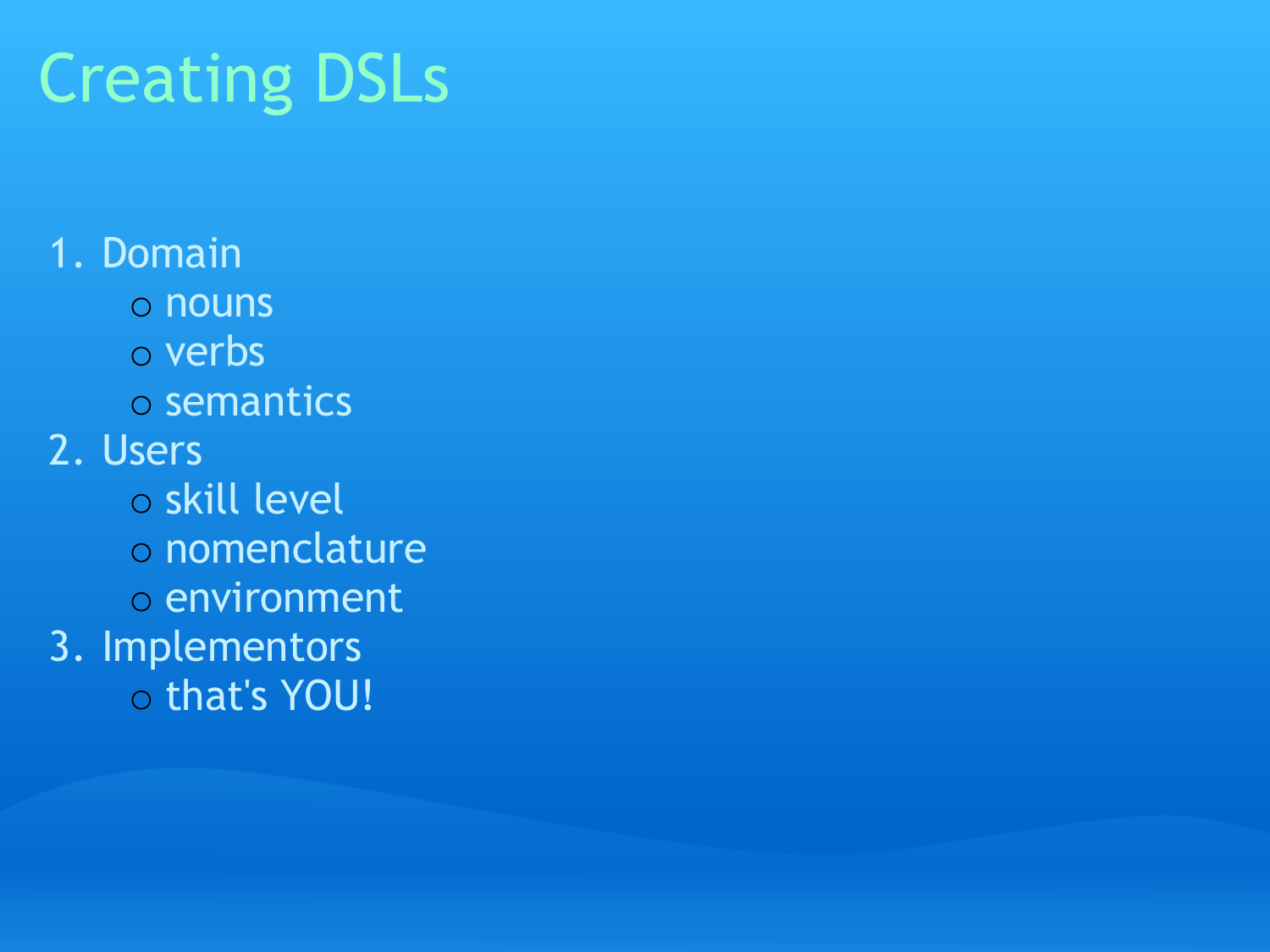# Wrapping Up

- Don't just use some language, pick your language
- Developers *constantly* create new languages
- . "Lazy" is a badge of honor. And you have to earn it.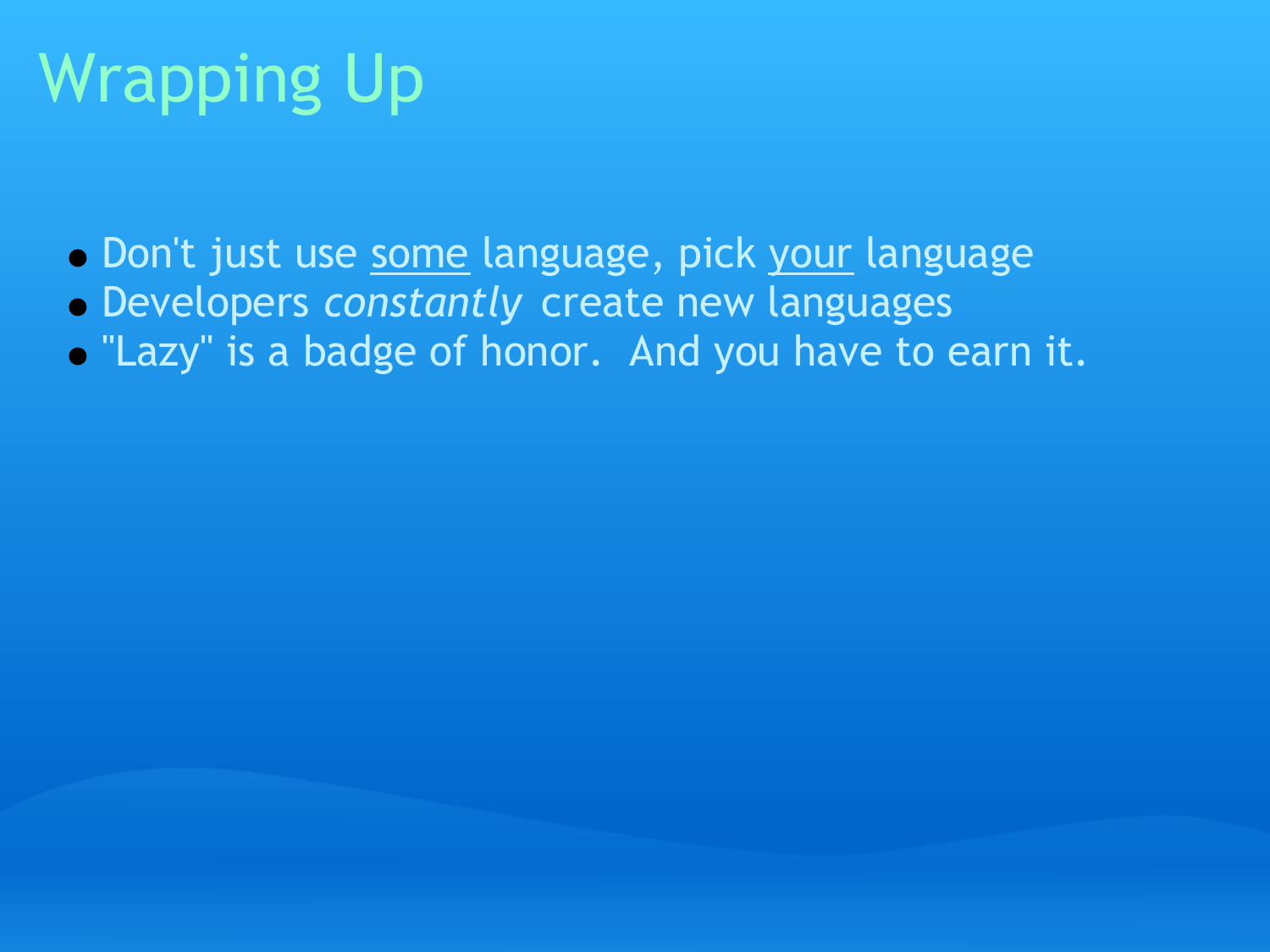# Soapbox

- If you're not using source control, don't write another line of code until you start.
- Don't build another application without a public front controller framework.
- Your tools are WAY more capable than you (or I) know. Invest time to learn about them.